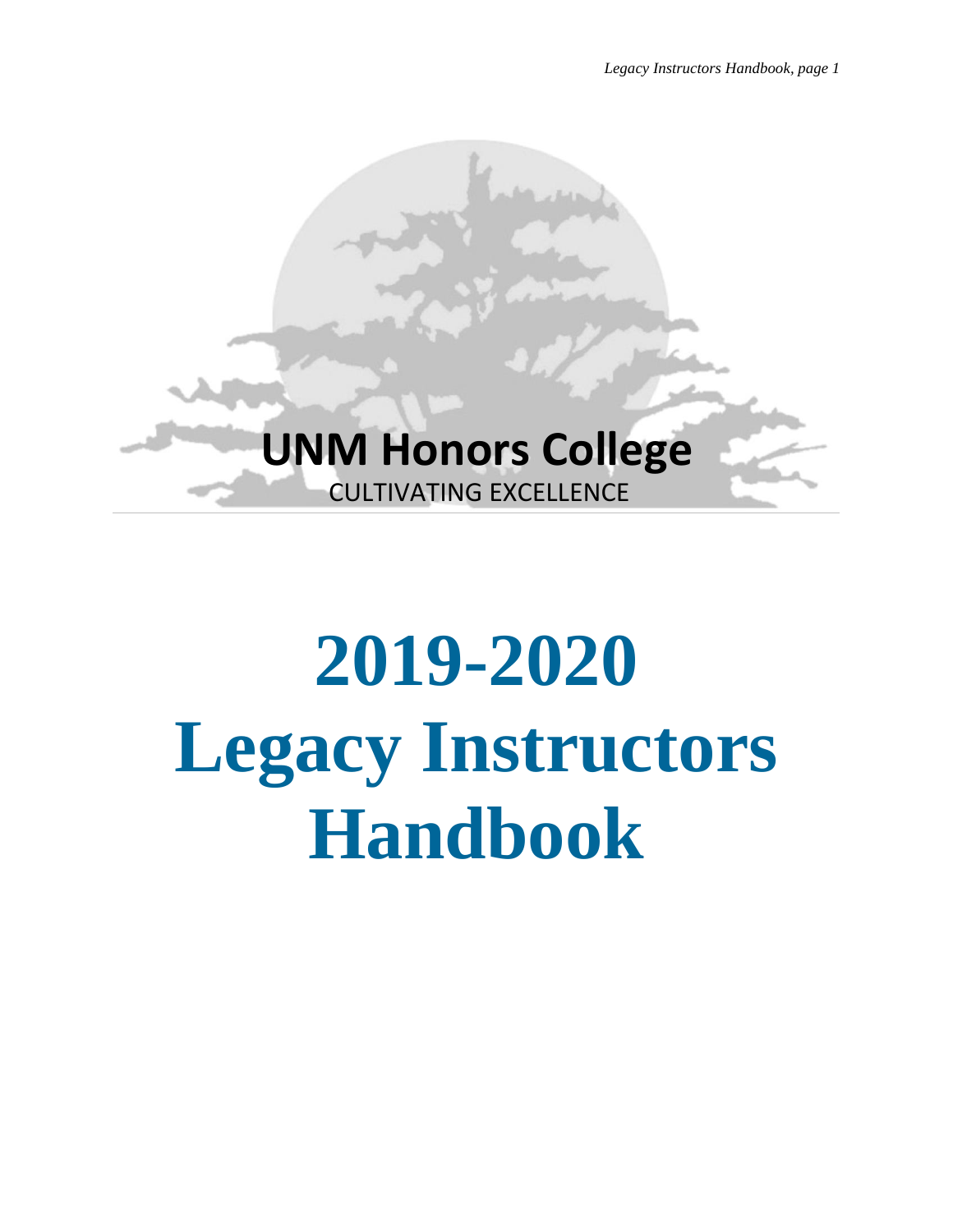# *OVERVIEW*

### **Legacy as an Introduction to Honors**

All students in the Honors College are required to take a 100-level Legacy course in order to graduate from the program. Since this course is designed to serve as the introduction to Honors at UNM, students normally are required to take a Legacy course in their first or second semester at UNM and before taking other Honors courses. Even though students beyond their first semester occasionally enroll in Legacy courses, these courses are designed primarily for first-year students in Honors.

## **Interdisciplinary Humanities Curriculum**

One of the purposes of Legacy courses is to impart a basic understanding of and appreciation for the values and cultural relationships central to study in the humanities; in fact, currently all Legacy courses provide students with three credits toward their Humanities Gen Ed requirements. Subject areas typically classified as humanities at UNM are literature, linguistics, history, philosophy, and religion. In addition, other disciplines drawn from outside the humanities may also be included at the discretion of individual instructors. All Legacy courses are expected to be interdisciplinary in content and approach.

#### **What "Legacy" Means**

Legacy courses provide our students with knowledge of works and ideas from earlier cultures that have played and continue to play significant roles in understanding contemporary culture. Through examinations of primary texts, explorations of secondary source materials, and intensive discussions and written assignments, the goal of Legacy courses is to explore what our current culture has inherited from earlier times, peoples, and cultures—to understand how the past informs the present. Most instructors apply a survey-style approach to such materials. Works considered foundational to the development of the culture in which we live or to the advancement of the course's theme over time should be central components of any Legacy course. Additionally, while material from the early twentieth century may be included in these classes, course readings should focus on a broad historical timeline.

## **Skills and Content**

While Legacy courses are intended to expose students to foundational content in the humanities, it is equally important that students learn skills essential for college-level work—particularly the rigorous critical thinking, reading, and writing required in Honors—and for professional fields beyond college, including positions of leadership in the private and public sectors. Legacy courses are also our first opportunity to communicate clearly to students Honors expectations, including those pertaining to grading.

# *ASSIGNMENTS*

Most Legacy instructors require that students study five to eight main texts in their courses, but instructors are welcome to include as many authors or works as they feel students can manage comfortably during the semester. Honors also prefers that students focus on primary rather than secondary texts whenever possible. In addition, Honors faculty generally agree that our students gain a stronger educational experience in Legacy courses when they read complete texts, rather than excerpts. While it is often necessary for instructors to omit portions of texts, Legacy instructors are strongly urged to use complete texts as often as possible.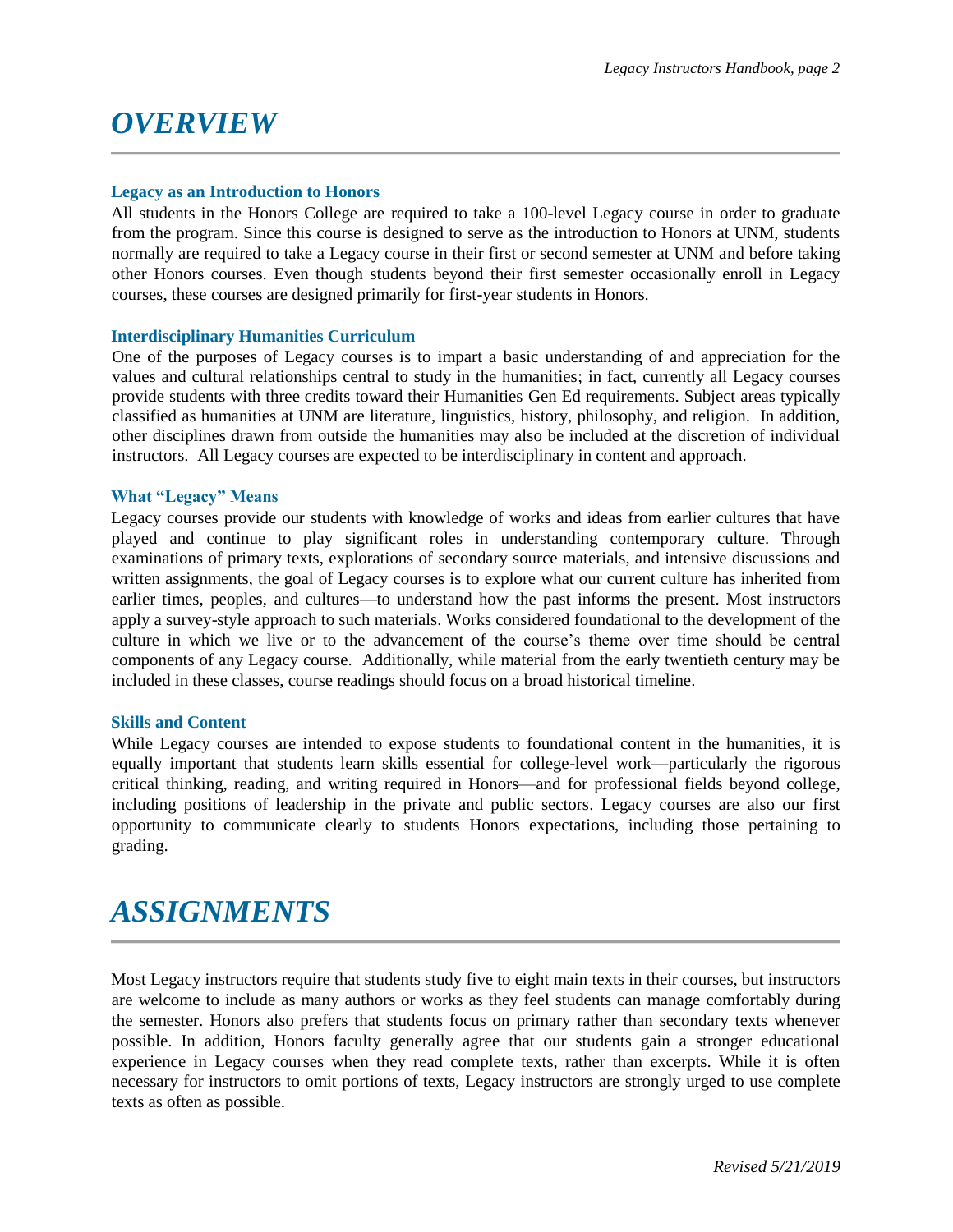Honors particularly encourages instructors to include works by under-represented groups in their Legacy syllabi. While Legacy courses feature texts viewed as foundational for the development of western culture, we ask instructors to expand readings wherever possible to include works by women, people of color, and other less represented groups. We consider it important that our students be exposed to a wide range of ideas, from both traditional and non-traditional works.

Regarding graded assignments, Honors expects that students in Legacy courses will perform rigorous and thorough work to pass the course. However, Honors assignments typically emphasize quality over quantity. In general, we expect Honors students to accomplish better work than their non-Honors peers, but that does not mean we expect more work from them.

While assignments will vary depending on the course subject and the instructor's pedagogical style, Legacy courses generally ask that students perform work in the skills fundamental to the Honors curriculum; these include critical and creative thinking, formal writing, effective oral communication (both in seminar discussion and in more formal presentations), and some understanding of how disciplines operate, as well as some experience in collaborative work. It is expected that students be exposed to these skills in some way as part of their Legacy experience.

## *ASSESSMENT: PROGRAM STUDENT LEARNING OUTCOMES (PSLO) AND ESSENTIAL SKILLS*

In accordance with state and university requirements, Honors is involved in two kinds of assessment: Gen Ed and college/program-level assessment. Gen Ed Essential Skills are mandated by the state; programlevel outcomes have been developed by Honors faculty.

Legacy courses play a crucial role in the assessment process. The expectation is that students will be introduced to important concepts and skills in lower level classes; those outcomes and skills will then be reinforced as students progress through the college. Ultimately, our goal is that students will achieve proficiency in Essential Skills upon their completion of 200-level Honors courses and maturity in meeting PSLOs by the time they complete their advanced coursework in Honors.

Below are the Honors College PSLOs and the Essential Skills relevant to Legacy courses; **for more information on assessment, including a more detailed description of the PSLOs, a calendar, and an explanation of assessment processes, please see the handbooks for College-Level Assessment and Gen Ed Assessment.** 

## **Honors College Program-Level Student Learning Outcomes (PSLOs)**

Six program-level outcomes have been identified by Honors faculty as the pillars of our college. While we will assess only two of these per year for our institutional report, faculty are encouraged to keep each of these outcomes in mind in designing their courses. (A more detailed rendering of these PSLOs is available at the end of the handbook on college-level assessment.) **Faculty are asked to represent at least one or two PSLOs in their syllabi but may include any additional outcomes they chose, whether drawn from the list or of their own design.**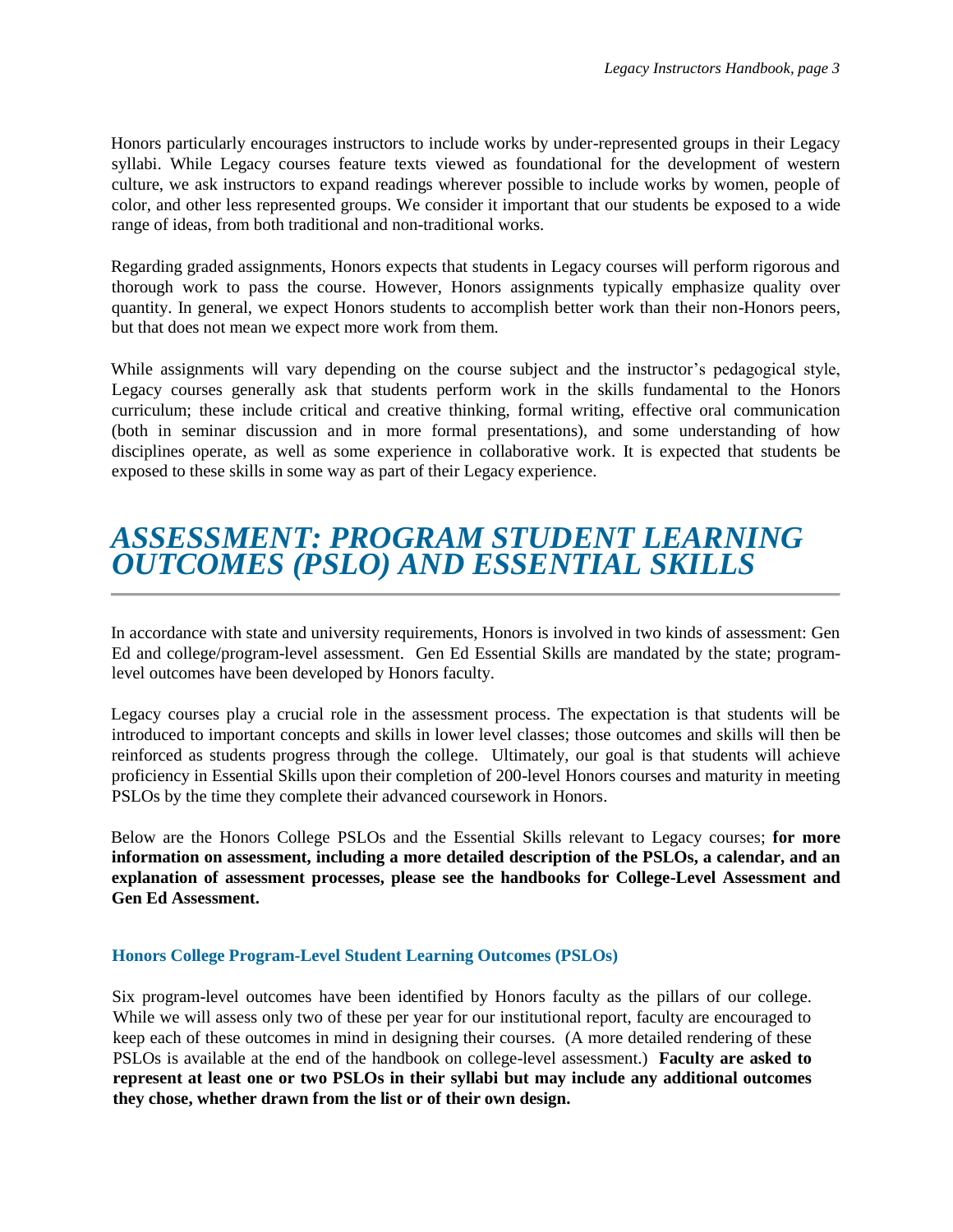Here are the PSLOs for the Honors College:

**1. Interdisciplinarity:** Upon completion of their work in the Honors College, students will integrate knowledge, perspectives and/or skills (perhaps conflicting) from two more disciplines in a unified argument, strategy, or solution.

**2. Critical Thinking:** Upon completion of their work in the Honors College, students will illustrate sound, evidence-based evaluations of issues or problems, including sufficient support and appropriate reasoning.

**3. Communication Skills:** Upon completion of their work in the Honors College, students will produce written and/or oral presentations that demonstrate a thorough understanding of audience, context, and purpose as well as use of language.

**4. Research:** Upon completion of their work in the Honors College, students will generate original knowledge and/or meaning through the systematic study of a problem, topic, or prompt.

**5. Community Engagement:** Upon completion of their work in the Honors College, students will demonstrate an ability to engage diverse communities and encourage mutually beneficial partnerships.

**6. Creative Thinking:** Upon completion of their work in the Honors College, student will demonstrate their ability to craft a material, process, or text through deliberate manipulation of tools and methods.

## **Humanities Essential Skills**

The state of New Mexico requires that three specific Essential Skills<sup>1</sup> be addressed in humanities courses. While we will assess only one Essential Skill per year for our institutional report, faculty are encouraged to keep each of these skills in mind in designing their courses. The state has assigned the following Essential Skills to humanities courses:

- **1. Information and Digital Literacy**
- **2. Critical Thinking**

 $\overline{a}$ 

**3. Personal and Social Responsibility**

**PLEASE NOTE: Each year, two PSLOs and one Essential Skill will be assessed in Legacy courses. During the 2019-20 academic year,**

- The following two PSLOs will be assessed in Legacy courses:
	- o **Interdisciplinarity**
	- o **Creative Thinking**
- The following Essential Skill will be assessed in Legacy courses:
	- o **Information and Digital Literacy**

<sup>&</sup>lt;sup>1</sup> These Essential Skills take the place of the old core outcomes used in Honors through spring 2019.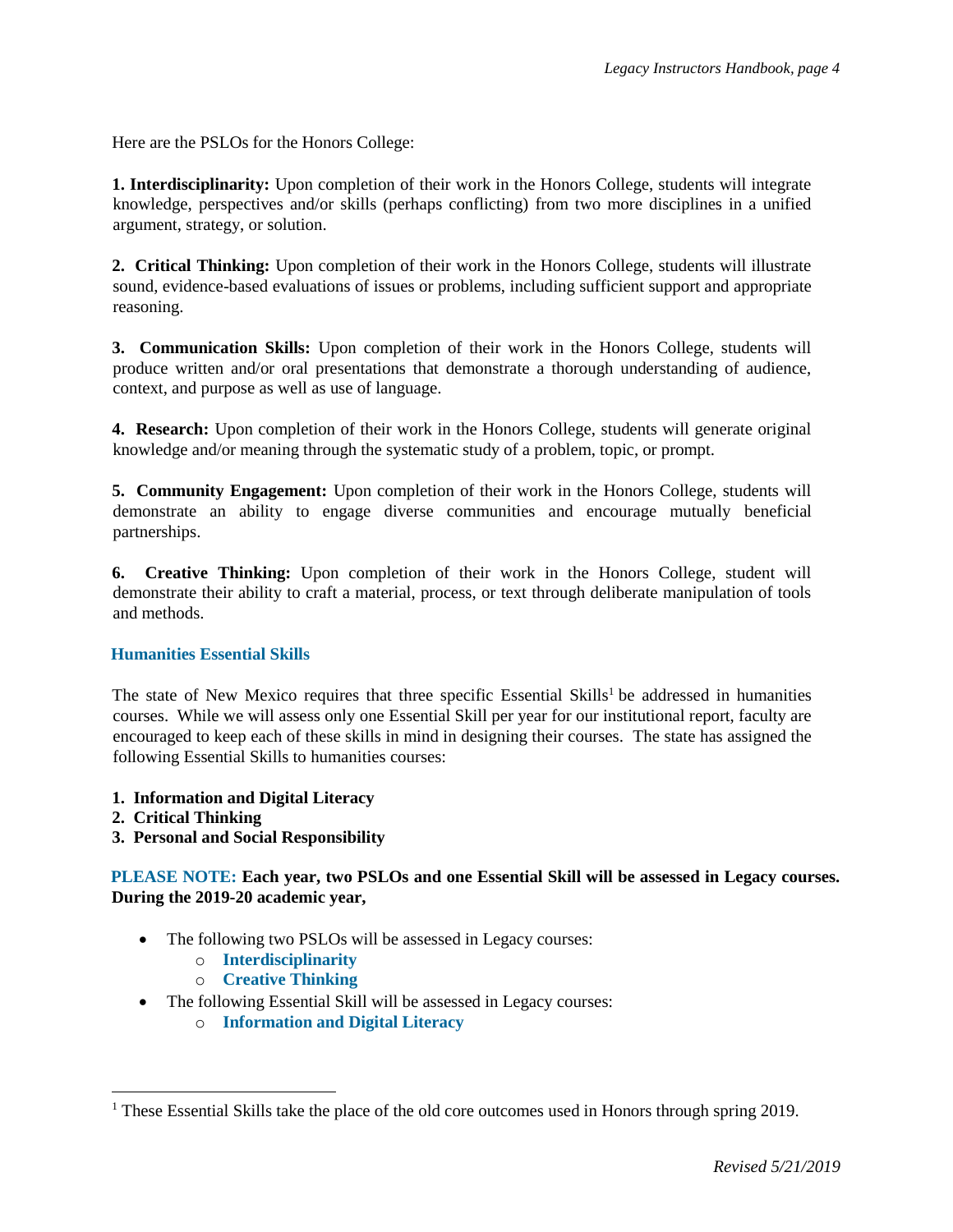**If you have any questions about the assessment process, please contact Dr. Renée Faubion [\(sanren@unm.edu\)](mailto:sanren@unm.edu)**

## *LECTURES, WORKSHOPS, AND EXTRA-CURRICULAR ACTIVITIES*

Honors considers it important that students take the initiative for going beyond the classroom to enrich their knowledge, strengthen their skills, and contribute to the Honors community. To fulfill these requirements, Legacy students should attend a minimum of two lectures; additionally, faculty should encourage students to seek tutoring at CAPS as needed, as well as to participate in HSA events.

**LECTURES:** Legacy students will be required to attend at least two lectures during the semester. Honors will host a series of lectures, the Honors College Discovery Series, throughout the fall; the schedule for that series will be distributed as events are finalized.

A short list of possible lectures, including any Honors events, will be compiled each week by Renée Faubion; that list will be emailed to instructors, who may then choose to post it or to forward it to their students. While it is up to faculty to determine how students verify that they have fulfilled this requirement, most Legacy instructors ask students to turn in some type of written summary for the lectures they attend.

**WRITING WORKSHOPS:** At the discretion of the instructor, specific students may be encouraged or even required to get help at CAPS, (caps.unm.edu), either by getting individual tutoring or by attending one of the workshops CAPS offers. (Incidentally, CAPS will forward proof of attendance to faculty upon request, so instructors might want to remind their students to ask for such confirmation. Please warn your students, however, that such notifications often arrive several weeks after an event, so those who attend CAPS near the end of the semester might not receive proof of attendance before the semester ends.)

**HONORS STUDENT ASSOCIATION (HSA) EVENTS:** To increase the sense of community in the Honors College, students in Legacy courses should be strongly encouraged to attend at least one HSA activity during the semester. Faculty might consider incentivizing such attendance by offering extra credit. Individual instructors are free to track student attendance at these activities in any way they wish. For more information, please contact Dr. Jason Moore ( $\lim_{m \to \infty}$ unm.edu), who is the faculty advisor for HSA.